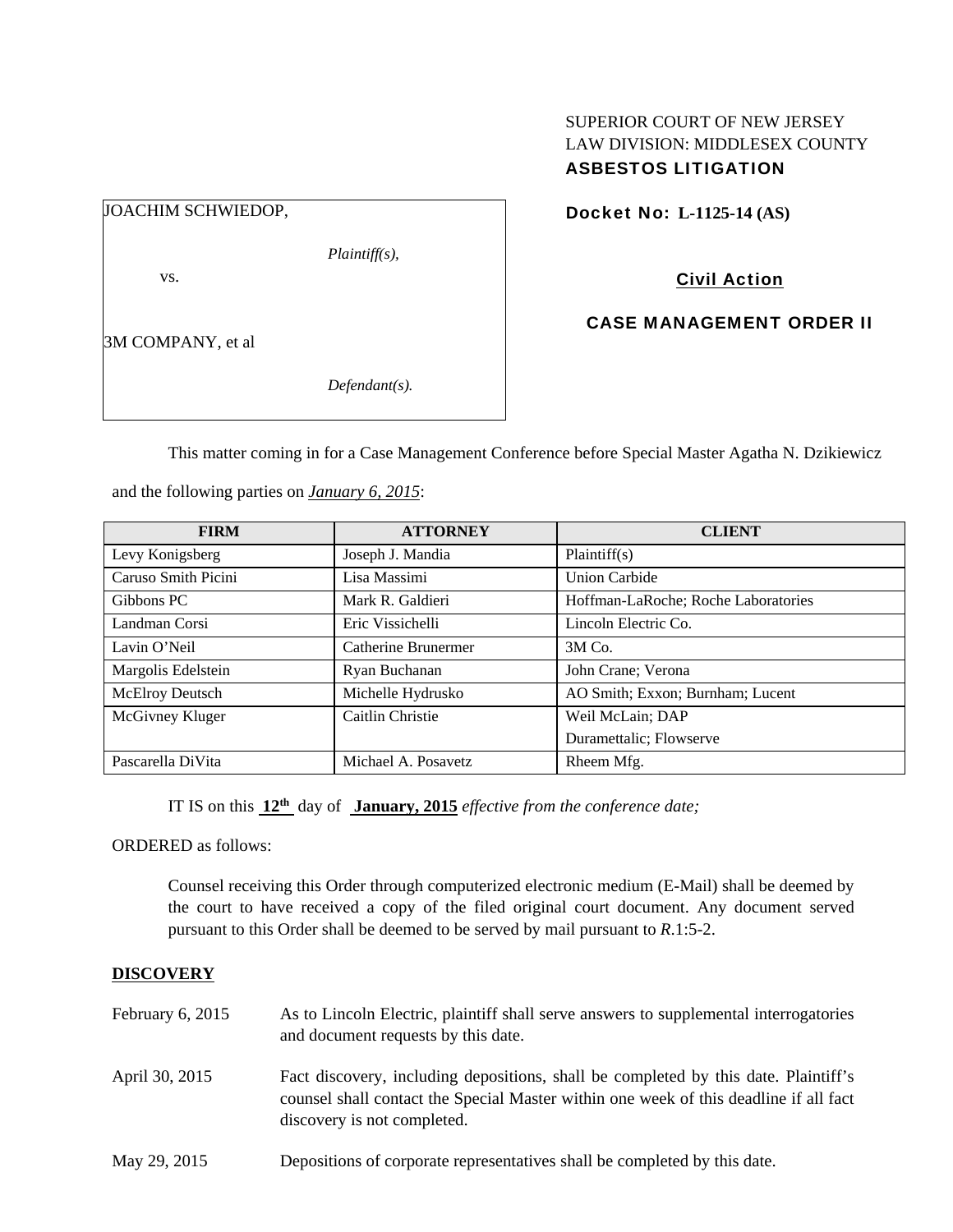### **EARLY SETTLEMENT**

June 12, 2015 Settlement demands shall be served on all counsel and the Special Master by this date.

## **SUMMARY JUDGMENT MOTION PRACTICE**

- June 26, 2015 Summary judgment motions shall be filed no later than this date.
- July 24, 2015 Last return date for summary judgment motions.

### **MEDICAL DEFENSE**

May 29, 2015 Plaintiff shall serve medical expert reports by this date. May 29, 2015 Plaintiff is to arrange for the transfer of pathology specimens and x-rays, if any, by this date. August 31, 2015 Defendants shall identify its medical experts and serve medical expert reports, if any, by this date. **In addition, defendants shall notify plaintiff's counsel (as well** 

**as all counsel of record) of a joinder in an expert medical defense by this date.** 

# **LIABILITY EXPERT REPORTS**

- May 29, 2015 Plaintiff shall identify its liability experts and serve liability expert reports or a certified expert statement by this date or waive any opportunity to rely on liability expert testimony.
- August 31, 2015 Defendants shall identify its liability experts and serve liability expert reports, if any, by this date or waive any opportunity to rely on liability expert testimony.

### **ECONOMIST EXPERT REPORTS**

- May 29, 2015 Plaintiff shall identify its expert economists and serve expert economist report(s), if any, by this date or waive any opportunity to rely on economic expert testimony.
- August 31, 2015 Defendants shall identify its expert economists and serve expert economist report(s), if any, by this date or waive any opportunity to rely on economic expert testimony.

### **EXPERT DEPOSITIONS**

September 25, 2015 Expert depositions shall be completed by this date. To the extent that plaintiff and defendant generic experts have been deposed before, the parties seeking that deposition in this case must file an application before the Special Master and demonstrate the necessity for that deposition. To the extent possible, documents requested in a deposition notice directed to an expert shall be produced three days in advance of the expert deposition. The expert shall not be required to produce documents that are readily accessible in the public domain.

\_\_\_\_\_\_\_\_\_\_\_\_\_\_\_\_\_\_\_\_\_\_\_\_\_\_\_\_\_\_\_\_\_\_\_\_\_\_\_\_\_\_\_\_\_\_\_\_\_\_\_\_\_\_\_\_\_\_\_\_\_\_\_\_\_\_\_\_\_\_\_\_\_\_\_\_\_\_\_\_\_\_\_\_\_\_\_\_\_\_\_\_\_\_\_\_\_\_\_\_\_\_\_\_\_\_\_\_\_\_